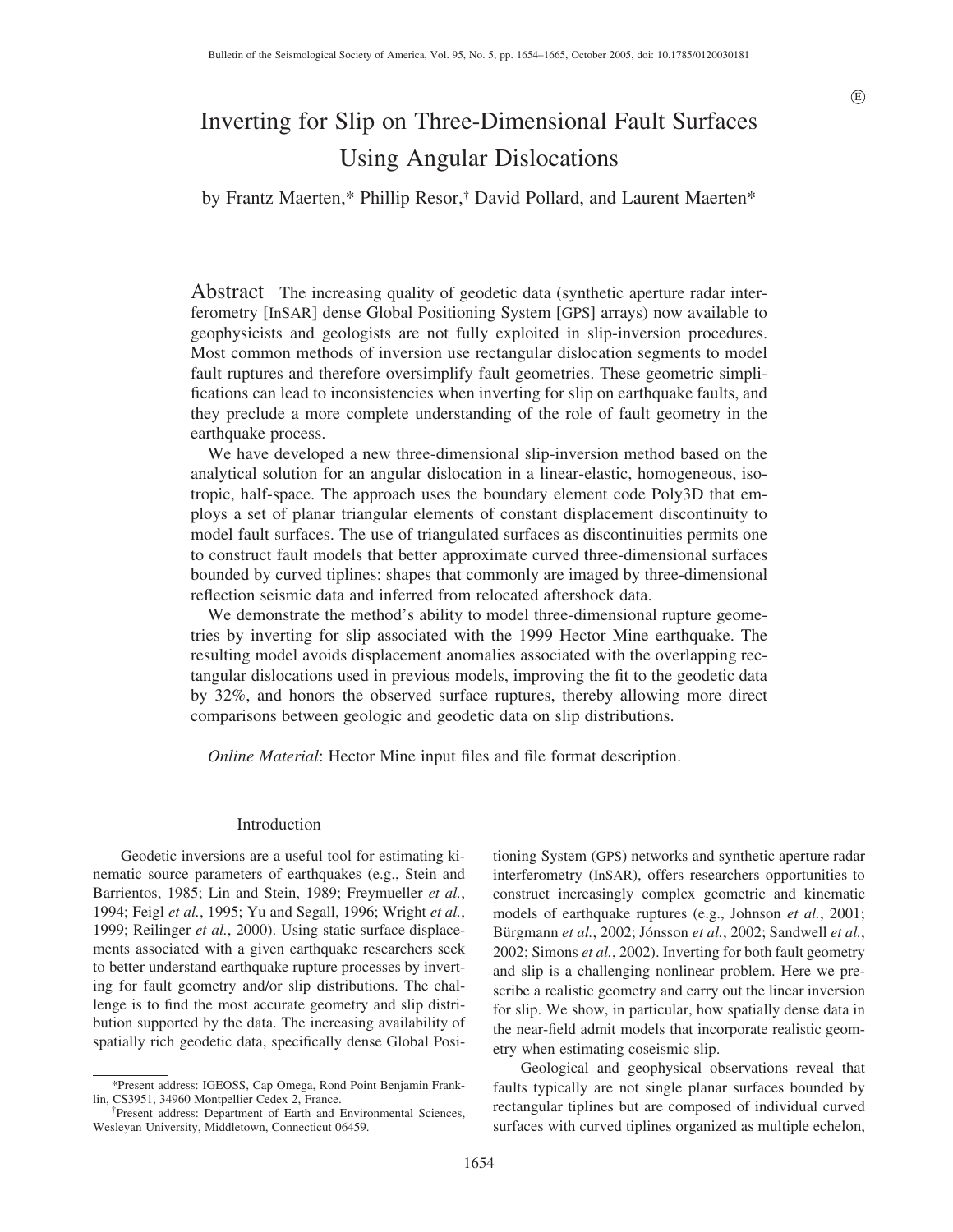conjugate, and intersecting segments. This conceptual model of fault geometry is based on observations from a variety of sources including studies of earthquake surface ruptures (e.g., Zhang *et al.*, 1999; Lin *et al.*, 2001; Aydin and Kalafat, 2002; Treiman *et al.*, 2002), exhumed faults (e.g., Martel, 1990; Cartwright *et al.*, 1995; Willemse *et al.*, 1997; Peacock, 2002), reflection seismology (e.g., Willemse et al., 1996; Walsh *et al.*, 1999; Maerten et al., 2000; Kattenhorn and Pollard, 2001), and aftershock patterns (e.g., Waldhauser and Ellsworth, 2000; Carena and Suppe, 2002; Kilb and Rubin, 2002; Chiaraluce *et al.*, 2003). To more precisely estimate coseismic slip and thus to advance the understanding of earthquake source parameters we advocate the incorporation of curved fault surfaces and tiplines in geodetic inversions of coseismic deformation. Previous workers have attempted to incorporate nonplanar geometry by constructing faults from multiple rectangular dislocations after the solution of Okada (1985) (e.g., Johnson et al., 2001; Jónsson *et al.*, 2002; Simons *et al.*, 2002). Although these models have proved effective in certain applications, the curved surfaces and tiplines of faults cannot be modeled with a set of rectangular dislocation segments without introducing nonphysical gaps and overlaps.

In this article we present a new method for slip inversion based on the solution for an angular dislocation in an elastic half-space, employing triangular elements of constant displacement discontinuity to model fault surfaces. Discretization of surfaces into triangular elements allows for the construction of three-dimensional fault surfaces that more closely approximate curviplanar surfaces and curved tiplines without introducing overlaps or gaps, consistent with the full extent of available data. We demonstrate the strengths of this new method through a brief analysis of the fault rupture due to the 1999 Hector Mine earthquake  $(M_w 7.1)$ . We start with a planar segmented fault model based on the work of Jónsson *et al.* (2002) and compare these results to models that more closely honor the observed surface rupture pattern along multiple curved and intersecting fault segments. The resulting inversions show that models that more closely honor the geometry of the surface ruptures also yield significant improvements in the fit to the geodetic data.

## Method

Displacements  $\mathbf{d}^p$  at points (*p*) on the Earth's surface due to slip  $\mathbf{m}^e$  on elements (*e*) of a buried fault can be described by a set of linear equations

$$
\mathbf{d}^{\mathrm{p}} = \mathbf{G}^{\mathrm{e},\mathrm{p}} \mathbf{m}^{\mathrm{e}} + E, \tag{1}
$$

where  $E$  are the observational errors and  $\mathbf{G}^{\text{e,p}}$  are the influence coefficients, or Green's functions, that describe how slip on a fault element produces displacement at the Earth's surface. This set of equations can be used to forward model surface displacements from a known fault geometry and slip distribution, or as an inverse problem to model subsurface fault geometry and slip from an observed set of surface displacements. Inversion for fault geometry is highly nonlinear and thus computationally intensive even for very simple geometries (Cervelli *et al.*, 2001), while inversion for slip is a linear inverse problem and thus relatively straightforward. In this article we present a new approach to solving the linear inverse problem, inverting for slip on faults with geometry that is determined *a priori.* Ideally the geometry is constrained through integration of multiple data sets such as mapped surface ruptures, high-precision aftershock locations, reflection seismology, and/or the results of nonlinear inversion for a simplified fault geometry (e.g., for the Hector Mine earthquake, see Hurst *et al.*, 2000; Jónsson *et al.*, 2002; Simons *et al.*, 2002).

To implement the inverse problem, we seek a solution that simultaneously minimizes the L-2 norm (hereafter annotated with  $\| \cdot \|_2$  of the data misfit and of the model roughness. This approach allows fitting of the data to a desired threshold while introducing the geologic concept that slip distributions are relatively smooth rather than oscillatory (Harris and Segall, 1987). Minimizing the model roughness acts to prevent overfitting of noisy data and compensates for underdetermined model parameters and geometric inaccuracies. The slip inversion problem can thus be written as

$$
\min[\|\mathbf{Gm} - \mathbf{d}\|_2 + \varepsilon^2 \|\mathbf{Dm}\|_2],\tag{2}
$$

where the first term  $\|\mathbf{Gm-d}\|_2$  is the L-2 norm of the data misfit and the second term  $\varepsilon^{-2}$   $|\mathbf{Dm}|_2$  is a measure of the model roughness. The data misfit is calculated by subtracting the observed displacements **d** from the predicted displacements, which are themselves calculated by multiplying the Green's functions **G** by the modeled slip **m**. In the case of InSAR data, the model also includes apparent surface displacements that appear as a uniform tilting associated with errors in modeling orbital parameters during data processing (Hanssen, 2001). The model roughness term  $\varepsilon^{-2}$ ||**Dm**||<sub>2</sub> is composed of a scalar smoothing parameter *e* multiplied by the L-2 norm of a discrete second-order difference operator **D**. Inclusion of this term acts to minimize the second derivative, or Laplacian of the modeled slip  $\nabla^2$ **m**, and thus minimizes the nondimensional model roughness, defined as the change in fault slip per length of fault squared and typically reported in units of cm/km<sup>2</sup> (Harris and Segall, 1987). The value of  $\varepsilon$  controls the amount of smoothing and may be determined either from a tradeoff curve, seeking to balance smoothing with data fitting or by cross validation (Harris and Segall, 1987, Du *et al.*, 1992).

The approach we take to solve the slip inversion problem differs from previous work in the form of the Green's functions and the smoothing operator **D**. The Green's functions we use are based on the analytical solution for the elastic boundary value problem of an angular dislocation (Fig. 1a) in an infinite whole- or semi-infinite half-space composed of a homogeneous and isotropic linear-elastic material (Comninou and Dundurs, 1975). Comninou and Dun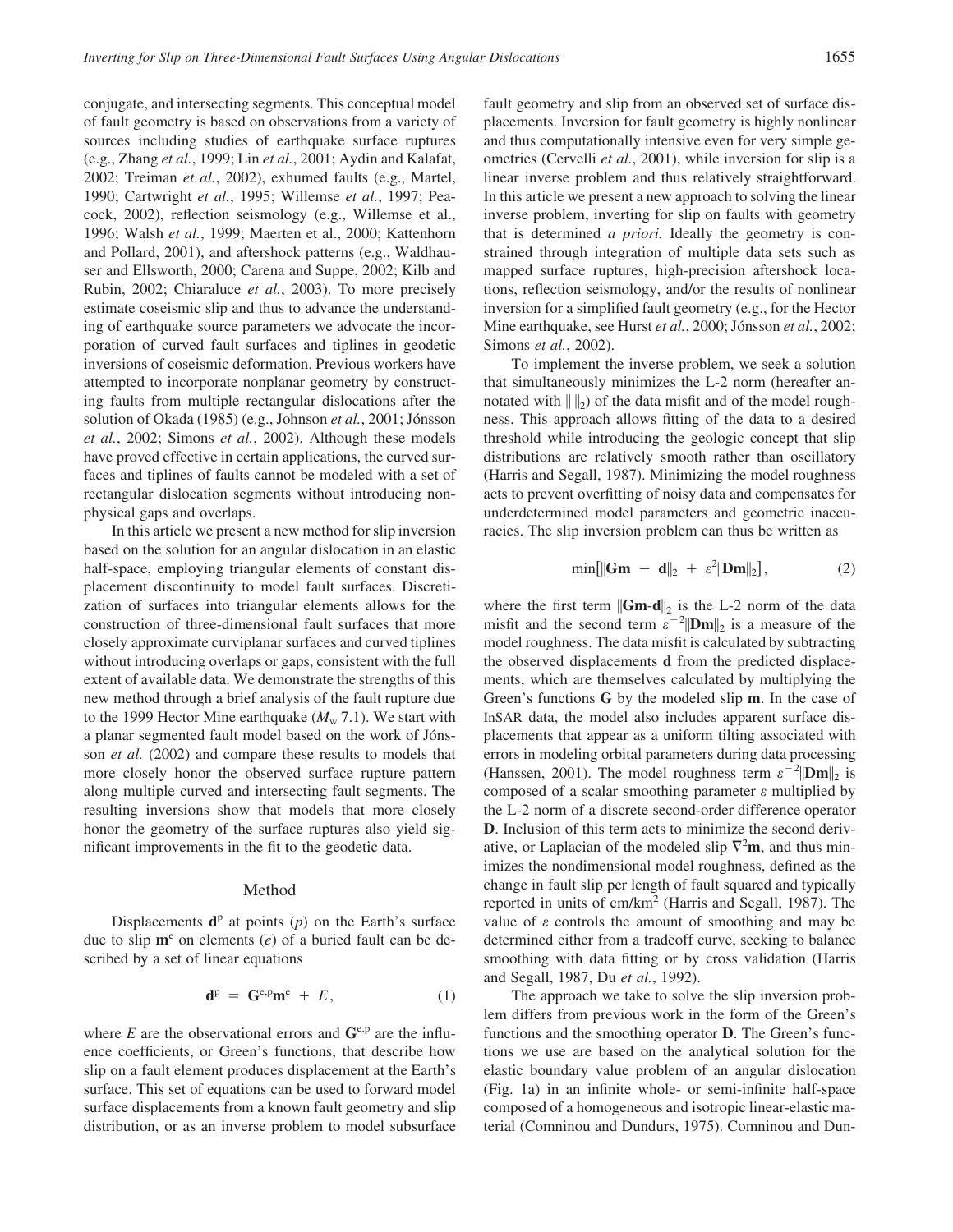durs (1975) extended the solution for an angular dislocation in a whole-space (Yoffe, 1960) to an elastic half-space. In the half-space solution an angular dislocation lies in a vertical plane with one leg parallel to the *z* axis and a second leg inclined at angle  $\beta$  from the first. A dislocation segment can be constructed by superimposing two coplanar angular dislocations with opposite Burger's (slip) vectors and equal angles  $\beta$ , at two different vertex locations,  $\xi_1$  and  $\xi_2$  (Fig. 1b). The two dislocations cancel each other except for the area of underlap, the dislocation segment. The solution for a triangular dislocation patch (Fig. 1c) is generated by superposition of three angular dislocation segments that share a common set of vertices,  $\xi_1$  through  $\xi_3$  (Jeyakumaran *et al.*, 1992). The vertical legs of the dislocations cancel leaving only the triangular dislocation patch. Fault surfaces can be



Figure 1. Construction of a triangular dislocation patch from a set of six angular dislocations. (a) A single vertical angular dislocation located at point  $\xi_1$ in a homogeneous elastic half-space where Cartesian coordinate  $x_3$  is vertical, positive upward, and the  $x_1$ –  $x_2$  plane is the traction-free surface.  $\beta$  is the angle between the vertical and sloping legs of the dislocation, and  $\omega$  is the smaller angle between the  $x_1$  axis and the strike line of the dislocation plane. (b) Two coplanar angular dislocations of equal angles  $\beta$  may be superimposed to create a dislocation segment with vertical legs. (c) A triangular dislocation patch can be generated by superimposing three dislocation segments that share three common locations ( $\zeta_1$ ,  $\zeta_2$ ,  $\zeta_3$ ). The vertical dislocation lines cancel leaving a tilted triangular dislocation element (after Thomas, 1993).

constructed by joining multiple triangular patches or elements. This solution was implemented in a C-language computer program, Poly3D (Thomas, 1993), that calculates the three-dimensional components of displacement, strain, and stress anywhere in the elastic body. The first author has subsequently rewritten the code in  $C++$  to (1) make the code modular, thereby facilitating the development of new applications such as the inverse formulation; (2) correct the displacement field for points located underneath dislocation elements; (3) optimize the computation time; and (4) develop a three-dimensional graphical user interface (GUI) for the creation of Poly3D models and visualization of model results. The Poly3D code provides a direct kinematic solution with prescribed displacement discontinuities on the elements making up the model faults, and a mechanical solution that prescribes a uniform remote stress or strain state and tractions at the midpoint of each element, or mixed boundary conditions. For slip inversion we use the kinematic solution for the Green's functions implemented in the code Poly-3Dinv, Compiled codes and documentation are available at http://pangea.stanford.edu/research/geomech/Software/ Software.htm.

Due to the use of traingular elements, our calculation of the discrete Laplacian operator  $\nabla^2$  also differs from previous slip inversions. Instead of a finite-difference formulation we use the scale-dependent umbrella operator (Desbrun *et al.*, 1999),

$$
\nabla^2 m_i = \frac{2}{L_i} \sum_{j=1}^3 \frac{m_j - m_i}{h_{ij}},
$$
 (3)

to approximate the discrete Laplacian for a triangulated twomanifold. For a triangular element *i* (Fig. 2), with adjacent elements *j* on its three sides ( $j = 1:3$ ),  $h_{ij}$  represents the distance from the center of element *i* to the center of element *j*,  $m_i$  is the slip vector of element *j*, and  $L_i$  is the sum of the



Figure 2. Discrete Laplacian operator used in Poly3Dinv to smooth the slip distribution. Each displacement discontinuity component of an element (*ei* , dark gray) is smoothed relative to its adjoining neighbors (*ej* , light gray). Distances between *ei* and *ej* centers are  $h_{ii}$ .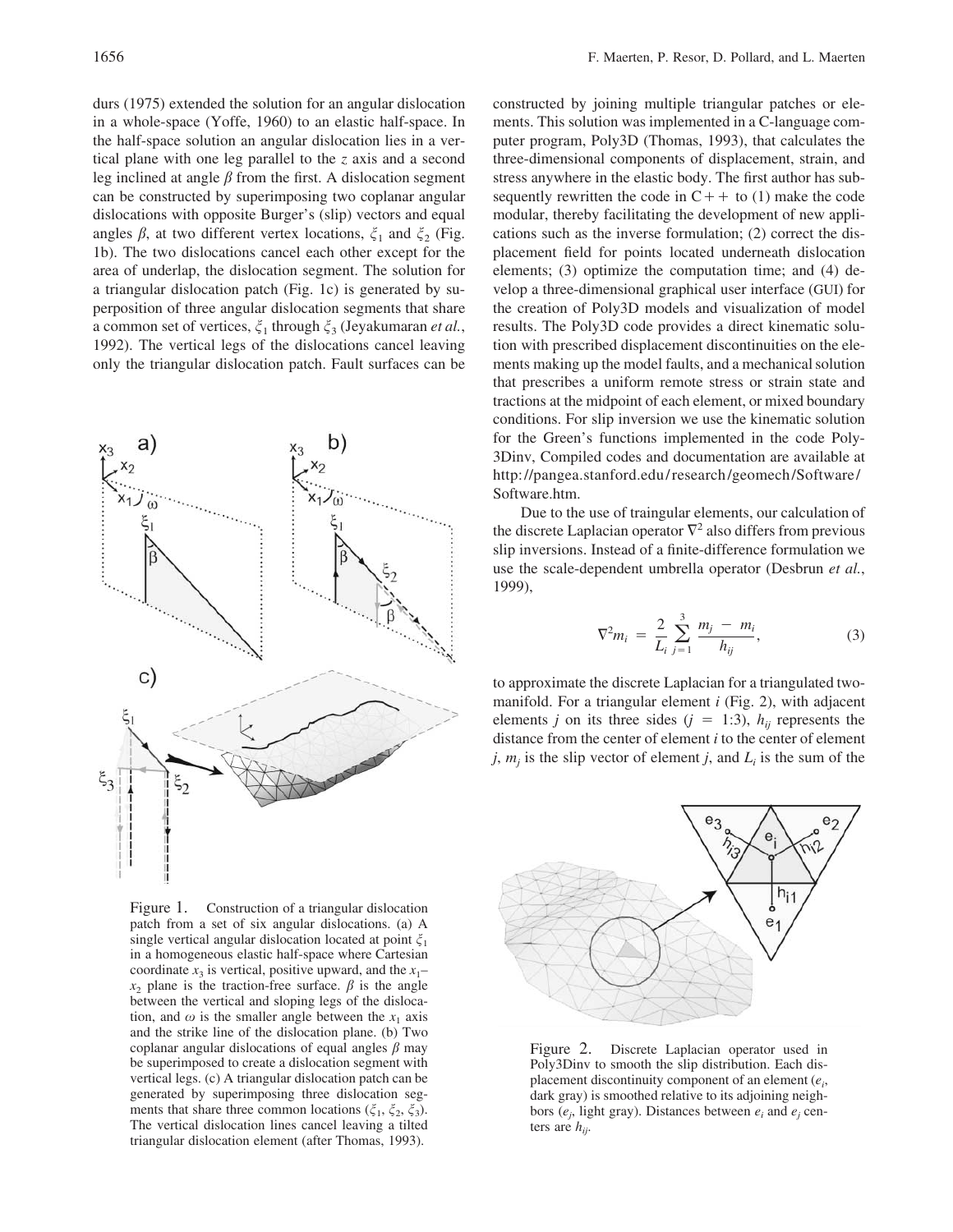element center distances,  $L_i = \sum_{j=1}^{n} h_{ij}$ . Rearranging to isolate diagonal (*mi* ) and off-diagonal terms (*mj* ) yields a smoothing operator of the form

$$
m_j\left(\frac{2}{Lh_{ij}}\right) + m_i\left(-\frac{2}{L}\sum_{i} \frac{1}{h_{ij}}\right).
$$
 (4)

Superimposing this relation for all elements of the model yields a smoothing operator (sparse matrix) that is used within the least-squares formulation to minimize the roughness of the solution. This operator is dependent on the length scale of the model, an effect that can be removed by normalizing by the average value of *hij*.

In order to solve the linear minimization problem (equation 2) , we use a weighted damped least-squares approach:

$$
\mathbf{m} = (\mathbf{G}^{\mathrm{T}} \ \mathbf{W}_{\mathrm{e}} \mathbf{G} + \varepsilon^2 \mathbf{D}^{\mathrm{T}} \mathbf{D})^{-1} \mathbf{G}^{\mathrm{T}} \mathbf{W}_{\mathrm{e}} \mathbf{d}, \tag{5}
$$

where  $W_e$  is a weighting matrix that defines the relative contribution of each data point to the total prediction error (Menke, 1989). **W**<sup>e</sup> is typically a diagonal matrix calculated from the normalized inverse of the data measurement errors. In multiple inversions entire data sets may also be weighted relative to one another based on the relative measurement precision of each data set (e.g., InSAR vs. GPS) (Jónsson *et al.* 2002). Equation (4) is solved given the fault geometry and the input data (GPS or InSAR).

Additional constraints can be applied to reach a solution that is consistent with geological concepts of faults. For example, a zero slip constraint may be applied at known fault tips. These may include the base of the seimogenic crust and lateral fault tiplines extending downward from mapped rupture terminations at the earth's surface. In addition, individual slip components can be constrained to be unidirectional, for example, right lateral, left lateral, reverse or normal only, or any combination of dip slip and strike slip. These constraints are imposed by using an iterative solution algorithm derived from the fast nonnegative least squares (FNNLS) solver (Bro and de Jong, 1997) to solve equation (4) with any combination of nonnegative, nonpositive, or unconstrained slip components.

## Application to the 1999 Hector Mine Earthquake

We have chosen to evaluate the new approach to slip inversion using the 16 October 1999 Hector mine earthquake  $(M_w 7.1)$  because of the complexity of the observed surface rupture geometry (Fig. 3) and the availability of high-quality data (Fig. 4) (e.g., Jónsson *et al.*, 2002; Sandwell *et al.*, 2002; Simons *et al.*, 2002; Treiman *et al.*, 2002). The Harvard CMT fault-plane solution for the event (Dziewonski *et al.*, 2000) has a moment of  $5.98 \times 10^{19}$  N m, a strike of  $336^{\circ}$ , and dip of  $80^{\circ}$  for the inferred primary nodal plane, and a rake of  $174^{\circ}$  for slip on this plane (Table 1).

The Hector Mine Earthquake ruptured a set of fault segments with a trace length of  $\sim$ 48 km in the Mojave Desert of California (Treiman *et al.*, 2002). Surface ruptures occurred on portions of the Lavic Lake fault, an unnamed northeast branch fault, and two strands of the Bullion fault (Fig. 3). These included intersecting, echelon, and curving fault segments as well as several parallel segments at the southern terminus of the surface rupture. Observed offsets of surface features had a consistent right-lateral sense with a maximum value of  $5.25 \pm 0.85$  m. The sense of vertical offsets was more variable, except in the Bullion Mountains area where there was consistent east-up offset (Treiman *et al.*, 2002).

Moment tensor solutions (e.g, Harvard CMT; Dziewonski *et al.*, 2000), geodetic inversions (Hurst *et al.*, 2000; Jónsson et al., 2002; Simons et al., 2002), and aftershock distributions (Hauksson *et al.*, 2002) all suggest that the faults dip steeply  $(\sim 72-84^{\circ})$  to the northeast. Multiple geophysical data sets are available for modeling the coseismic rupture associated with the Hector Mine earthquake including broadband seismology, continuous and campaign GPS (Hurst *et al.*, 2000; Agnew *et al.*, 2002) and ascending and descending radar interferograms (InSAR) (Jónsson *et al.*, 2002; Sandwell *et al.*, 2002; Simons *et al.*, 2002). In particular, the availability of highly coherent ascending and descending interferograms permits detailed modeling of nearfield deformation (Fialko *et al.*, 2001; Sandwell *et al.*, 2002). Our goals are primarily to evaluate slip inversions using the new method and to demonstrate how using a model that admits more realistic fault geometry may improve fault slip estimates.

A number of previous studies of the Hector Mine earthquake have inverted for coseismic source parameters incorporating geodetic data. The results of these studies are summarized in Table 1. Hurst *et al.* (2000) inverted for a single dislocation source within two weeks of the event using data from the continuously recording Southern California Integrated GPS Network (SCIGN). They solved a nonlinear inversion problem for eight source parameters (*x* position, *y* position, length, width, strike, dip, strike slip, dip slip) using a simulated annealing approach. Ji *et al.* (2002) and Kaverina *et al.* (2002) performed joint inversions of geodetic and seismological data for variable fault slip on simplified dipping three-fault models made up of multiple point sources. Sandwell *et al.* (2002) and Price and Bürgmann (2002) created models that more closely honored the geometry of the observed surface trace but with vertical faults. This approach allowed for construction of faults comprised of multiple rectangular segments including along strike heterogeneities without generating gaps or overlaps, but these models are inconsistent with the previously cited evidence for eastward-dipping fault planes. Simons *et al.* (2002) and Jónsson *et al.* (2002) performed inversions using GPS and InSAR data that allowed for more realistic dipping multisegment models. These groups both performed nonlinear inversions for geometry and linear inversion for variable slip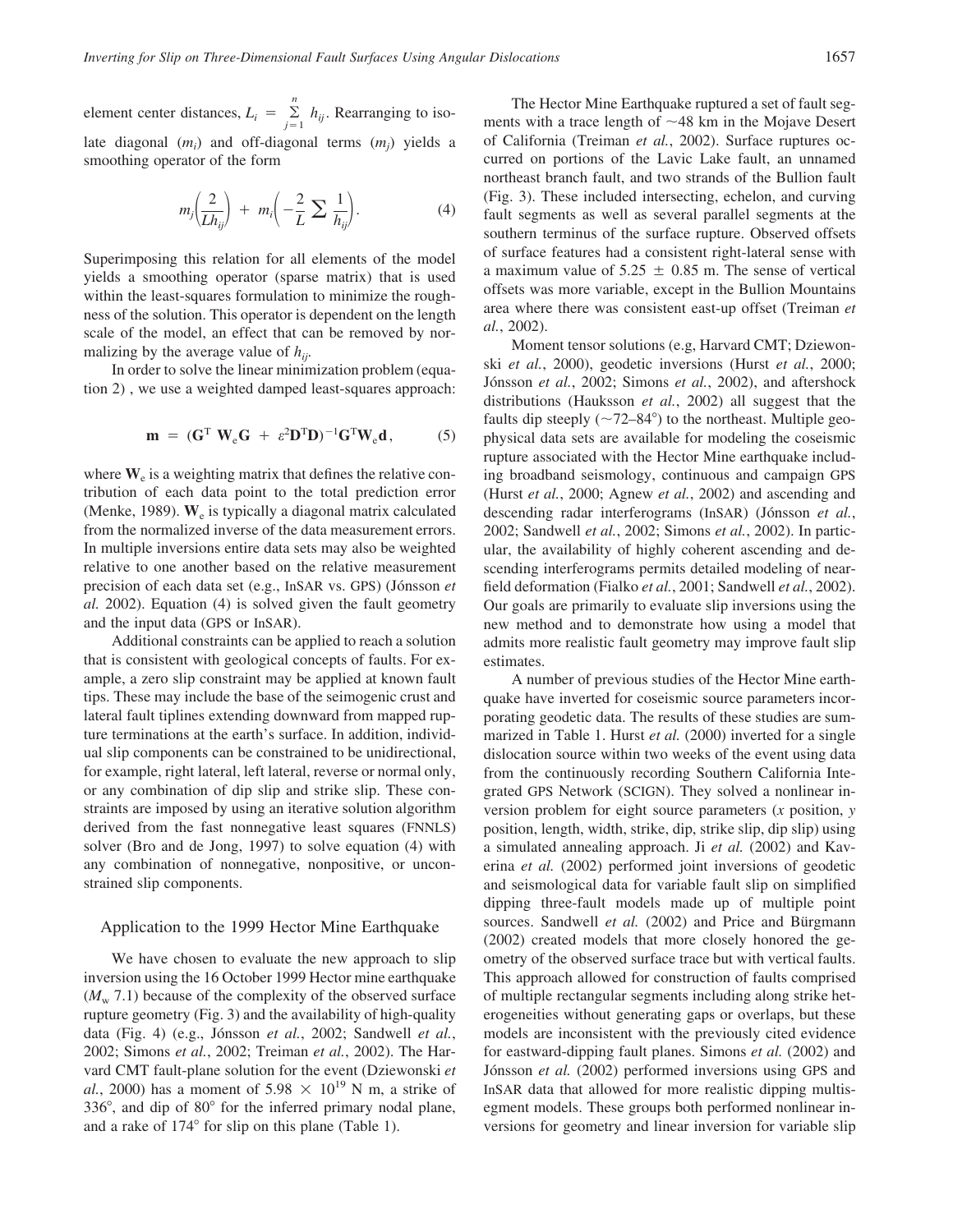|                                                                                                          |                                                        |                                |                                | Primary Nodal Plane |           |      |                                                             |
|----------------------------------------------------------------------------------------------------------|--------------------------------------------------------|--------------------------------|--------------------------------|---------------------|-----------|------|-------------------------------------------------------------|
| Model Geometry                                                                                           | Data                                                   | Method                         | Moment<br>$(N \, \text{m})$    | Strike              | Dip       | Rake | Authors                                                     |
| Point                                                                                                    | Teleseismic                                            | <b>CMT</b>                     | $5.98 \times 10^{19}$          | 336                 | 80        | 174  | Harvard CMT                                                 |
| Single rectangular dislocation                                                                           | Continuous GPS                                         | Nonlinear inversion            | $3.8 \times 10^{19}$           | 330                 | 84.2      | 154  | Hurst et al. (2000)                                         |
| Point sources—3 dipping planes                                                                           | Strong motion,<br>teleseismic,<br>GPS, surface offsets | Nonlinear wavelet<br>inversion | $6.28 \times 10^{19}$          |                     |           | 175  | Ji <i>et al.</i> $(2002)$                                   |
| Point sources—3 dipping planes                                                                           | Broadband, GPS,<br><b>InSAR</b>                        | Joint linear inversion         | $6.8 \times 10^{19}$           |                     | 77        | 180  | Kaverina et al. (2002)                                      |
| Regular discretization of vertical<br>fault honoring trace of<br>surface rupture                         | GPS, InSAR                                             | Linear slip inversion          | $5.6 \times 10^{19}$           |                     | 90        | 180  | Price and Bürgmann<br>(2002)                                |
| Rectangular discretization of<br>5 variably dipping planes                                               | GPS, InSAR                                             | Nonlinear inversion            | $6.7 \times 10^{19}$           |                     | $75 - 85$ |      | Simons et al. $(2002)$<br>(Homogeneous<br>half-space model) |
| Rectangular discretization of<br>9 dipping planes                                                        | GPS, InSAR                                             | Nonlinear inversion            | $5.93 \times 10^{19}$          |                     | 83        | 175  | Jónsson et al. (2002)                                       |
| Triangular discretization of<br>9 dipping planes                                                         | GPS, InSAR                                             | Linear slip inversion          | 5.44 $\times$ 10 <sup>19</sup> | 333                 | 83        | 175  | Model a, this article                                       |
| Triangular discretization of<br>2 dipping, irregular fault surfaces                                      | GPS, InSAR                                             | Linear slip inversion          | 5.39 $\times$ 10 <sup>19</sup> | 332                 | 82        | 175  | Model b, this article                                       |
| Triangular discretization of<br>6 dipping, irregular fault surfaces<br>honoring trace of surface rupture | GPS, InSAR                                             | Linear slip inversion          | $5.13 \times 10^{19}$          | 333                 | 83        | 176  | Model c, this article                                       |

Table 1 Estimates of Source Parameters for the 1999 Hector Mine Earthquake

on their fault segments. The resulting fault models included dipping segments with heterogeneities but also generated gaps and overlaps in the fault surface.

## Modeling

We have created a series of fault models to compare the results of our method to published results using rectangular dislocations and to illustrate the ability of this method to incorporate more realistic three-dimensional fault geometries that more closely honor observations of surface rupture geometry and fault dip. The faults in all of the models dip 83<sup>°</sup> to the east based on the results of nonlinear inversions of geodetic data by Jónsson et al. (2002). The faults in each of the models have been discretized into meshes of triangular elements of approximately constant size and equilateral geometry. The total number of elements  $(\sim 700)$  was kept nearly constant between models to maintain roughly the same number of degrees of freedom and thus permit direct statistical comparison.

We take as our starting point the geometric model of Jónsson *et al.* (2002) that is comprised of nine planar segments approximating the trace of the Lavic Lake unnamed northeast segment and Bullion faults (Fig. 5a). The panels have been discretized into 783 triangular elements. The large planar panels model the fault geometry at approximately a

6-km scale and have gaps or overlaps at segment boundaries where the strike of the fault changes. The second model incorporates a curviplanar fault surface that approximates the mapped surface ruptures for the Lavic Lake and West Bullion faults and the distribution of aftershocks for the unnamed northeast fault (Fig. 5b). The curviplanar fault surfaces have been discretized into 683 triangular elements. The mapped fault traces have along-strike undulations that are matched by the model fault to the extent possible given the 2.3-km average element size. The minimum radius of curvature that can be modeled by a continuous mesh of equilateral elements of this size is approximately 1.6 km. This figure is based on the radius of curvature of an open tetrahedron formed by three adjoining elements. A third model was constructed to illustrate the strength of this new method in modeling three-dimensional fault surfaces. This model honors the details of the observed surface ruptures at a  $\sim$ 2-km-scale (Fig. 5c) including all six fault segments with observed surface displacements and extends these segments to the northwest and southeast beyond the observed rupture to allow for the possibility of unobserved slip at the surface and/or subsurface slip that extended beyond the mapped surface rupture (see Simons *et al.*, 2002 for further discussion). The model is discretized into 612 triangular elements. The average element side is  $\sim$  2.6 km resulting in a maximum radius of curvature of  $\sim 1.8$  km.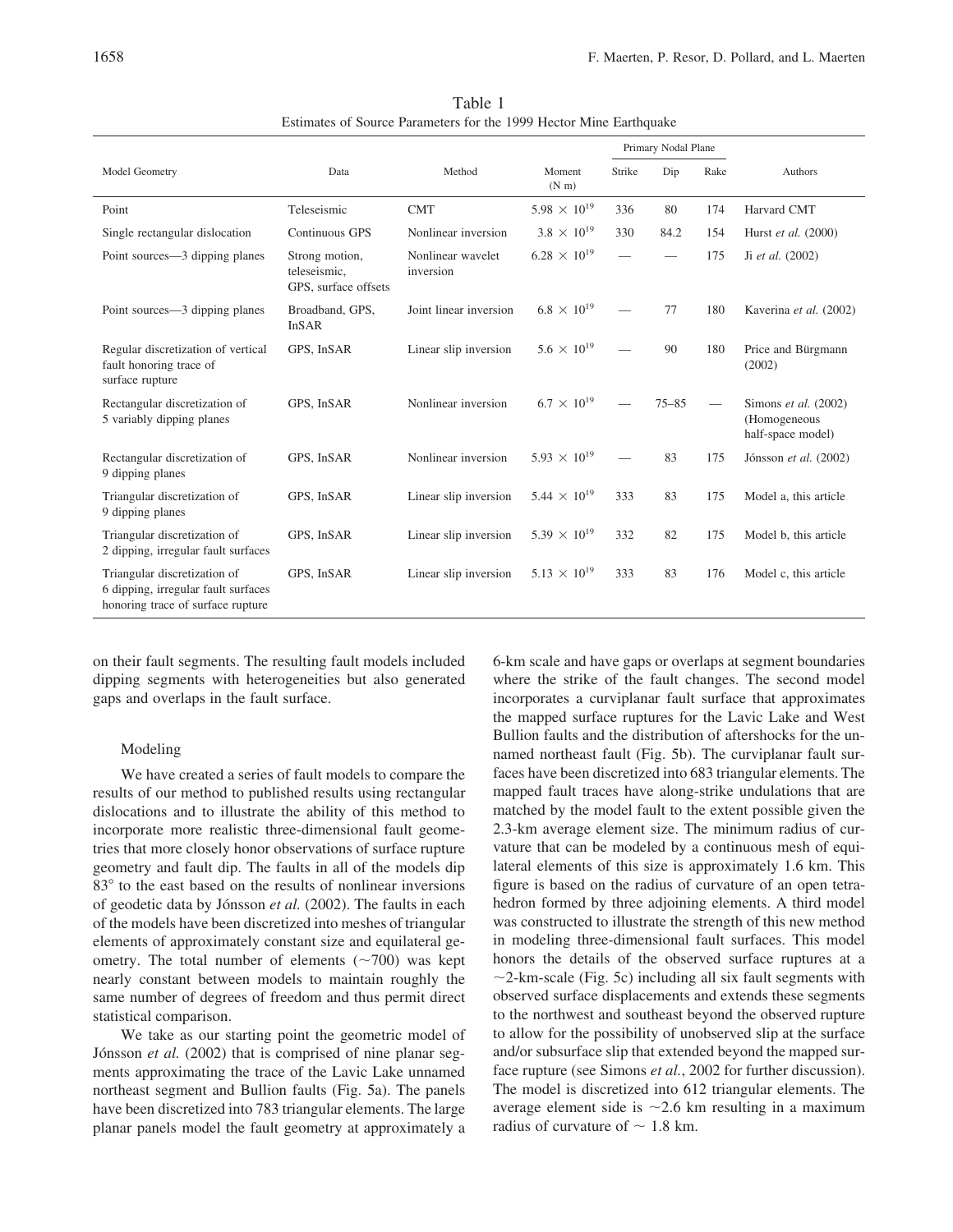

Figure 3. Map of the Hector Mine earthquake surface rupture (black) (Treiman *et al.*, 2002). Gray lines are surface trace of six-segment model (Fig. 5c). Lettered sections refer to graphed segments in Figure 6. Upper right inset shows location of Hector Mine earthquake (dark gray rectangle) in southeastern California.

Figure 4. Geodetic data used for slip inversions. Coordinates are northing and easting for UTM zone 11. (a) Descending interferogram of Hector Mine earthquake coseismic deformation (Jónsson et al., 2002) calculated from ERS-2 satellite descending passes on 15 September 1999 and 20 October 1999. (b) Ascending interferogram (Jónsson *et al.*, 2002) calculated from ERS-2 satellite descending passes on 12 November 1995 and 21 November 1999. For parts (a) and (b) each color cycle represents 10 cm of displacement in the satellite line-of-site. The color gradient from red to yellow to blue is in the positive direction, toward the satellite. (c) GPS displacement vectors from Agnew *et al.* (2002). Ellipses represent 2-sigma uncertainty. Scale shown in green in the upper right corner.

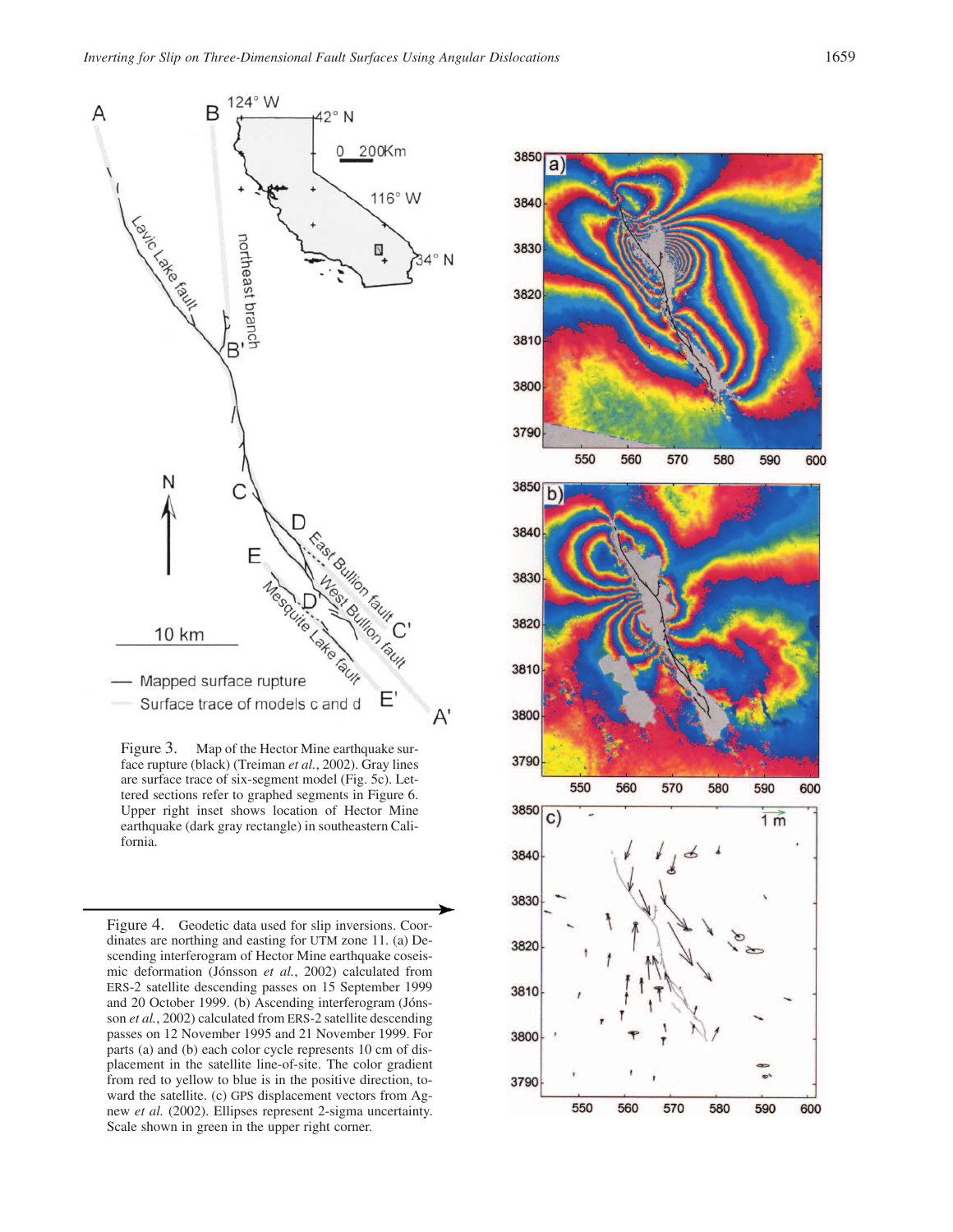

Figure 5. Comparison of fault models including modeled slip distributions and residuals for descending and ascending phase InSAR and GPS data (from top to bottom). (a) Planar segment model after Jónsson et al. (2002). (b) Curviplanar model approximating trace of major faults. (c) Six segment model that more closely honors the geometry of the mapped surface ruptures (Fig. 3). Note scale change for GPS residuals in comparison to Figure 4. Coordinates are northing and easting for UTM zone 11. E All of the model files are available in the electronic edition of BSSA.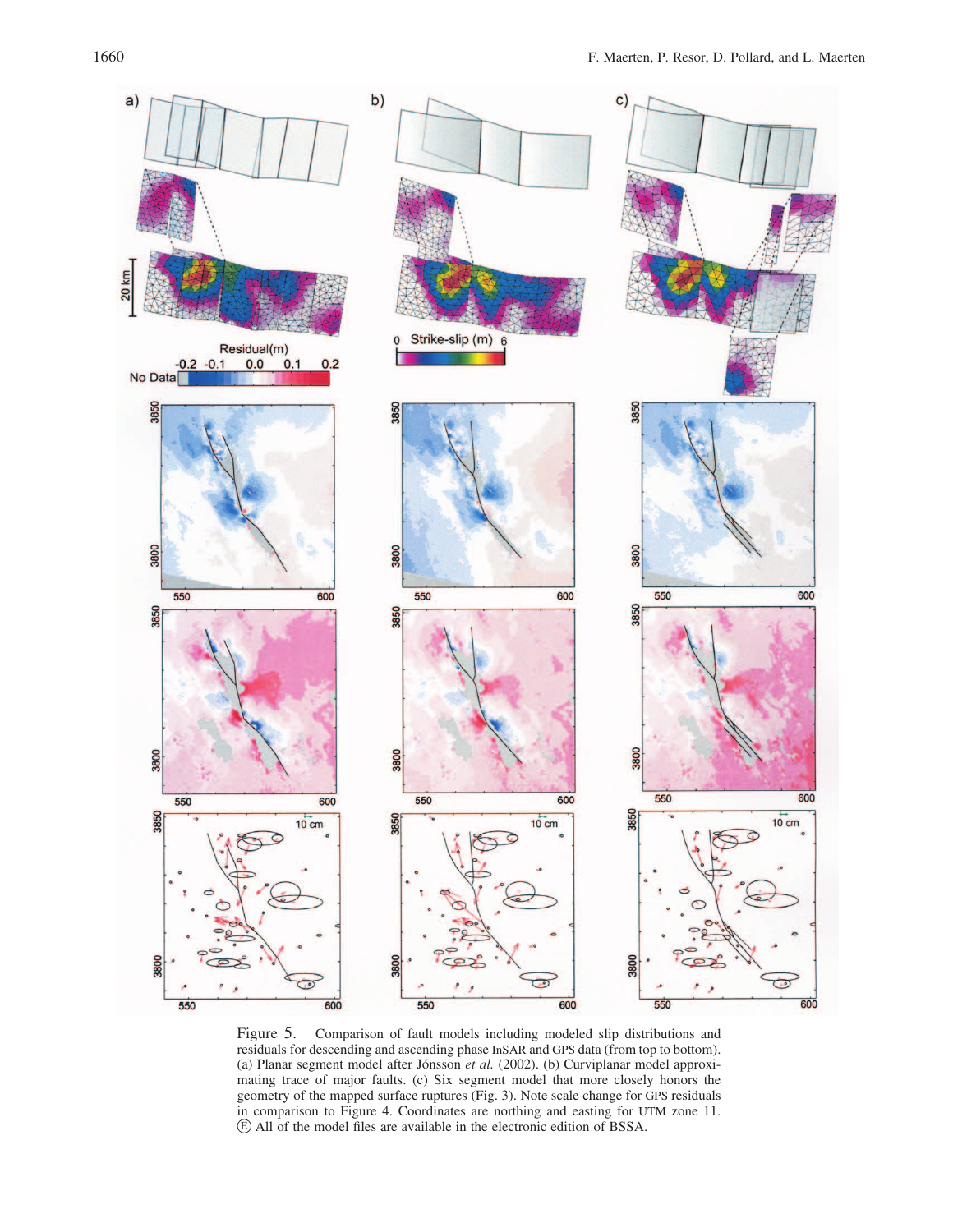For each geometric model we performed a joint inversion for slip using the decimated ascending and descending InSAR data sets of Jónsson et al. (2002) and campaign GPS data (Agnew *et al.*, 2002; Fig. 4). The SAR interferograms are treated as having a constant angle of incidence across the entire image with look vectors of  $[-0.38, 0.07, -0.92]$ and  $[0.38, 0.08, -0.92]$  for the descending and ascending phase data, respectively. Slip is constrained to be a combination of right-lateral strike slip and east-up dip slip based on the results of previous geodetic (Hurst *et al.*, 2000; Agnew *et al.*, 2002; Jónsson *et al.*, 2002; Sandwell *et al.*, 2002), geologic (Treiman *et al.*, 2002), and seismological investigations (Harvard CMT), (Dziewonski *et al.*, 2000; Ji *et al.*, 2002). Individual data sets (GPS and InSAR) are weighted relative to data uncertainty as outlined by Jónsson (2002). We select the smoothing parameter using a tradeoff curve where we seek the smoothing value that minimizes slip roughness (reported as the mean squared Laplacian of the slip distribution) without significantly increasing data misfit. The value  $\varepsilon = 0.07$  yields an average roughness of  $\sim 1.7 \times$  $10^{-8}$  1/km<sup>2</sup> for model 1 (Fig. 5a) versus  $5.7 \times 10^{-7}$  1/km<sup>2</sup> for the unsmoothed solution while only reducing the model misfit (weighted residual sum of squares [WRSS]) by 22%.  $(E)$  All of the fault models as well as the data and parameters used for the slip inversions are available in the electronic edition of BSSA.)

#### Results

The resolved slip patterns in each of our models (Fig. 5) are grossly similar to the results of Jónsson *et al.* (their figure 8a), although we have chosen a slightly rougher solution as our optimal model. For all three fault models the maximum strike-slip is located on the Lavic Lake fault just northwest of the intersection with the northeast branch at approximately 7-km depth. The magnitude of slip is 6.5 m, 6.6 m, and 7.0 m for models a, b, and c, respectively. The dip-slip maximum is also located along the Lavic Lake fault for all three models at approximately 5.5-km depth but moves from north of the intersection with the northeast branch fault in the planar fault model to south of the intersection for the curviplanar fault models. The magnitude of the maximum dip-slip is 2.6 m for models a and b and 3.4 m for model c.

The introduction of parallel segments in the multisegment model leads to slip partitioning between the multiple faults segments in a manner similar to geological observations. Slip on the lavic lake fault decreases to the southeast toward its intersection with the West and East Bullion faults where slip is then partitioned onto each of these parallel segments. The East Bullion fault has a maximum of 1.4 m of slip at its intersection with the Lavic Lake fault and this tapers off to zero slip over about 10 km. The majority of slip, 2.5 m, occurs on the West Bullion fault and continues about 20 km to the south. The Mesquite Lake fault has 3.5 m of slip at  $\sim$ 18-km depth. Slip at this depth is relatively poorly resolved (Bos and Spakman, 2003) and these results are therfore not well constrained.

The seismic moment, moment magnitude, and best-fit double couple (Jost and Herrman, 1989) for each of the models are presented in Table 1. All three models yield a moment magnitude of 7.1 with decreasing total seismic moments. These results are similar but slightly lower than previous estimates of the moment using geodetic and seismic methods. The best double couple for the three models is also similar to previous estimates with primary nodal planes striking  $332-333^{\circ}$ , dipping  $82-83^{\circ}$ , and rakes of  $175-176^{\circ}$ .

The series of models we have constructed fits the observed surface ruptures progressively better; however, we also wish to know if it yields an improved fit to the geodetic data. Goodness of fit is commonly estimated using chisquared tests that normalize the model residual (WRSS) by the model degree of freedom. This second parameter, however, is difficult to estimate due to correlations between model parameters introduced by smoothing (Cervelli *et al.*, 2001; Jónsson et al., 2002). We argue that by maintaining approximately the same number of elements and the same smoothing parameter, the number of model parameters remains roughly constant and therefore comparison of the WRSS between models is a reasonable estimate of the relative quality of their fit. We therefore compare our models by presenting the change in the WRSS for the combined and individual data sets as well as presenting a graphical representation of model residuals for the three geodetic data sets (Fig. 5).

By incorporating a single curviplanar surface (Fig. 5b) we obtained a 8% improvement in WRSS for the combined data sets in comparison to the planar segment model (Fig. 5a). This model reduces the WRSS for the descending phase InSAR by 14% and the ascending phase InSAR by 22%, however it leads to a 34% increase in WRSS for the GPS data. The image of the descending phase residuals shows a clear reduction in the near-field residuals that is most obvious near the kink between the Lavic Lake and Bullion faults in the original model (Fig. 5a). The kink in the planar segment model creates an area of overlapping fault segments that generates a model residual greater than 10 cm, also observable in the model of Jónsson *et al.* (their figure 9b). In the curviplanar model the residuals in this area are less than 10 cm. Simply smoothing the initial planar-segment model, removing the overlaps and gaps removes this effect and leads to a 2% reduction in the WRSS (results not presented). The increase in the WRSS for the GPS data is largely due to a poorer fit at stations near the northeast branch fault and along the Bullion faults near their intersection with the Lavic Lake fault.

By incorporating all of the segments where surface rupture was observed (Fig. 5c) we obtain a 32% reduction in the total WRSS with a 23% reduction for the descending phase InSAR data, a 45% reduction for the ascending phase InSAR data, and a 57% reduction for the GPS data. This model is our preferred model as it significantly improves the fit to the observed surface ruptures and the geodetic data. The reduction in misfit for the descending phase InSAR data is most noticeable to the northwest of the intersection of the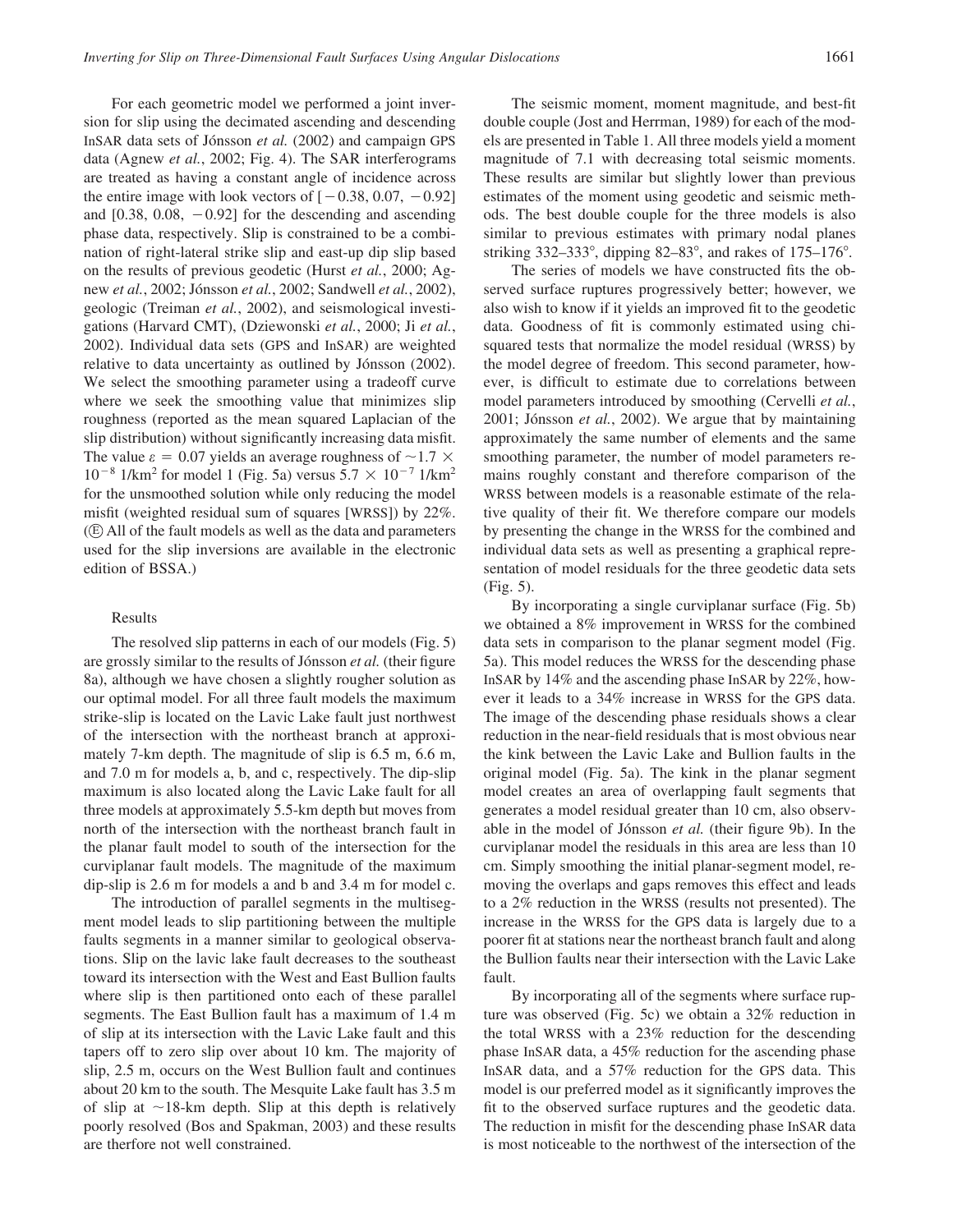

Figure 6. Comparison between the slip of elements at the surface for multisegment fault model (Fig. 5c) and the measured surface slip distribution from Treiman *et al.* (2002). Fault segments are illustrated in Figure 3. AA', Lavic Lake–West Bullion faults; BB', northeast branch of the Lavic Lake fault; CC', East Bullion fault; DD', linking structure between East and West Bullion faults; EE', Mesquite Lake fault. Note different ordinate scales for DD' and EE'. Fault intersections are marked with dashed lines.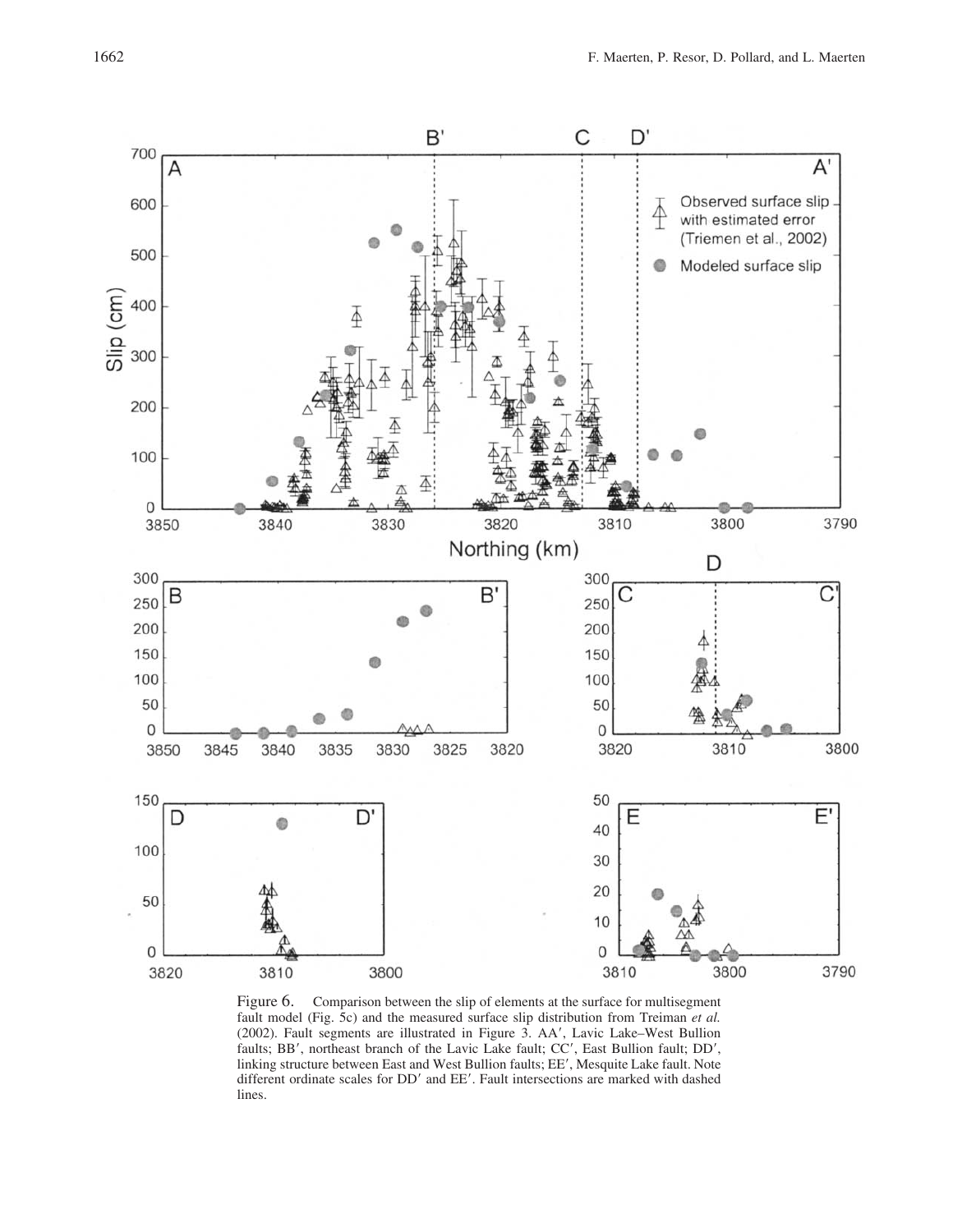Bullion and Lavic lake faults where the previous models had residuals greater than 10 cm, which are reduced to less than 5 cm. The high residuals in the ascending InSAR and GPS data near the intersection of these faults are also reduced.

The results of the multisegment model (Fig. 5c) can be directly compared to geologic observations of surface slip (Fig. 6). The geologic slip measurements (Treiman *et al.*, 2002) are point estimates and show significant variability over short distances, while the model estimates are averages over  $\sim 2.6$  km<sup>2</sup> areas and are therefore smoother. The model estimates generally agree with the range of the geologic estimates with a few exceptions. The model predicts significantly more surface slip (2.4-m maximum) on the northeast branch (Fig. 3,  $BB'$ ) than was observed (0.1-m maximum). This result suggests that there may have been significant slip in the subsurface that did not reach the surface and is consistent with previous geodetic inversions. There is a lack of geodetic data near the surface trace of the northeast branch (Fig. 4) and near-surface slip in the model is therefore poorly constrained. The model also predicts more slip on the Lavic Lake fault (Fig. 3, northern end of AA') just north of its intersection with the northeast branch than was observed geologically. This area is in the transition from the Bullion Mountains to younger alluvial fan deposits and may therefore have been an area where surface rupture was distributed or otherwise difficult to fully quantify. The slip on the small linking structure (DD') is also overestimated but is poorly constrained by near-field geodetic data. The last area of significant difference is at the southern end of the West Bullion fault (Fig. 3, southern end of AA') where the geodetic model again predicts more slip than was observed at the surface. Previous researchers (e.g., see Simons *et al.*, 2002) also noted this discrepancy, and although additional surface rupture was identified (Treiman *et al.*, 2002), there is still a notable deficit compared to the geodetic model results. The observed surface rupture in this region was comprised of echelon cracks in alluvial fan surfaces that may have been indicative of greater right-lateral slip at depth. The comparison between the geodetic model results and geologic slip estimates suggest that the geologic estimates are generally representative of near-surface fault slip but may have a tendency to underestimate total slip due to near-surface effects such as distributed deformation in materials that may be softer and able to accommodate deformation without macroscopic fracturing.

#### Discussion and Conclusions

Inversion for coseismic slip using angular elastic dislocations allows for incorporation of more realistic geometries, and thus more realistic models of the seismic source. This approach takes advantage of the increasing quantity and quality of geodetic data, in particular the spatially dense near-field data acquired through interferometric radar techniques (InSAR). The flexibility of the method permits the construction of fault models with curved three-dimensional surfaces and tiplines. Fault surface traces can be taken into account, as well as subsurface constraints such as highprecision hypocentral locations of aftershocks.

The method presented here may be modified to account for the reduced resolving power with depth of geodetic data (Bos and Spakman, 2003) by adopting an adaptive meshing algorithm (e.g., Price and Bürgmann, 2002). The method may also be extended to incorporate inversion for fault geometry as well as slip. This problem is highly non linear and will require damping of the fault geometric roughness as well as slip roughness to obtain physically reasonable solutions.

In the case of the Hector Mine earthquake we have demonstrated that the method not only provides grossly similar results to previous approaches using rectangular dislocations, but also improves upon these results by removing artifacts associated with overlaps between rectangular fault segments. By constructing a model that honors the geometry of observed surface ruptures we have demonstrated that the fault geometry suggested by these data can be incorporated into the model and also leads to an improvement in the quality of the solution.

#### Acknowledgments

We are particularly grateful to S. Jónsson, P. Segall, and H. Zebker for sharing InSAR data from the Hector Mine earthquake and modeling experience, both of which were invaluable in our development and evaluation of P3Dinv. Thanks to D. Agnew for providing campaign GPS data and K. Kendrick for providing surface slip data for the Hector Mine earthquake. J. Muller helped with the modification of the FNNLS solver to allow for variable constraints. Thanks to two anonymous reviewers whose suggestions significantly improved this manuscript. Funding for this research was provided in part by the USGS National Earthquake Hazard Reduction Program external grant 02HQGR0050, the ARCO Stanford Graduate Fellowship to P. Resor, and the Stanford Rock Fracture Project.

# References

- Agnew, D., S. Owen, Z. Shen, G. Anderson, J. Svarc, H. Johnson, K. Austin, and R. Reilinger (2002). Coseismic displacements from the Hector Mine, California, earthquake: results from survey-mode global positioning system measurements, *Bull. Seism. Soc. Am.* **92,** 1355–1364.
- Aydin, A., and D. Kalafat (2002). Surface ruptures of the 17 August and 12 November 1999 Izmit and Duzce earthquakes in northwestern Anatolia, Turkey: their tectonic and kinematic significance and the associated damage, *Bull. Seism. Soc. Am.* **92,** 95–106.
- Bos, A. G., and W. Spakman (2003). The resolving power of coseismic surface displacement data for fault slip distribution at depth, *Geophys. Res. Lett.* **30,** 2110, doi 10.1029/2003GL017946.
- Bro, R., and S. de Jong (1997). A fast non-negativity-constrained least squares algorithm, *J. Chemom.* **11,** 393–401.
- Bürgmann, R., M. Ayhan, E. Fielding, T. Wright, S. McClusky, B. Aktug, C. Demir, O. Lenk, and A. Turkezer (2002). Deformation during the 12 November 1999 Duzce, Turkey, earthquake, from GPS and InSAR data, *Bull. Seism. Soc. Am.* **92,** 161–171.
- Carena, S., and J. Suppe (2002). Three-dimensional imaging of active structures using earthquake aftershocks: the Northridge thrust, California, *J. Struct. Geol.* **24,** 887–904.
- Cartwright, J. A., B. D. Trudgill, and C. S. Mansfield (1995). Fault growth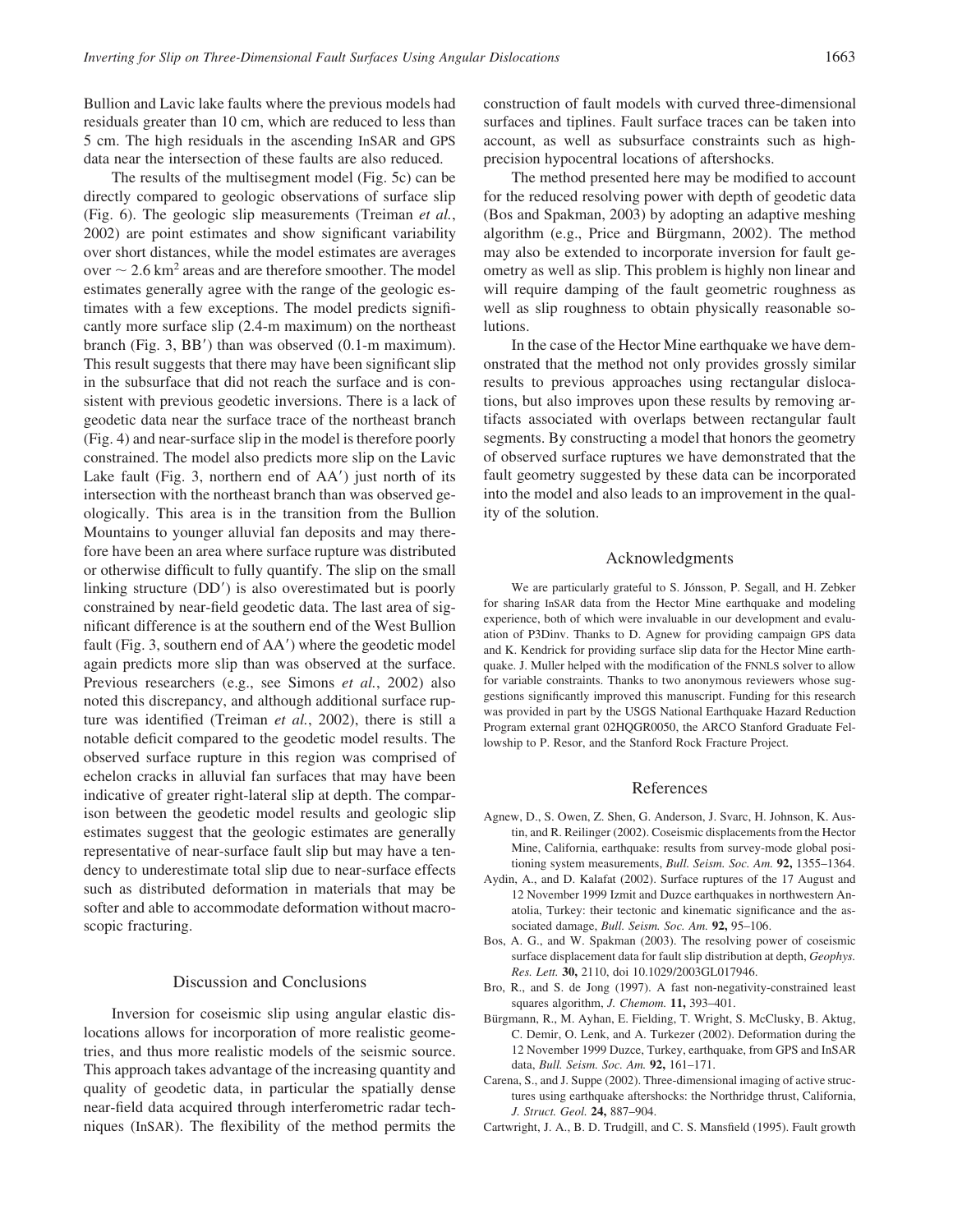by segment linkage: an explanation for scatter in maximum displacement and trace length data from the Canyonlands Grabens of SE Utah, *J. Struct. Geol.* **17,** 1319–1326.

- Centroid Moment Tensor (CMT) Catalog, www.seismology.harvard.edu/ CMTsearch.html (last accessed August 2003).
- Cervelli, P., M. Murray, P. Segall, Y. Aoki, and T. Kato (2001). Estimating source parameters from deformation data, with an application to the March 1997 earthquake swarm off the Izu Peninsula, Japan, *J. Geophys. Res.* **106,** 11,217–11,237.
- Chiaraluce, L., W. Ellsworth, C. Chiarabba, and M. Cocco (2003). Imaging the complexity of an active normal fault system: the 1997 Colfiorito (central Italy) case study, *J. Geophys. Res.* **108,** 2294.
- Comninou, M., and J. Dundurs (1975). Angular dilocation in a half space, *J. Elasticity* **5,** 203–216.
- Desbrun, M., M. Meyer, P. Schroder, and A. H. Barr (1999). Implicit fairing of irregular meshes using diffusion and curvature flow, *SIGGRAPH* **99,** 317–324.
- Du, Y., A. Aydin, and P. Segall (1992). Comparison of various inversion techniques as applied to the determination of a geophysical deformation model for the 1983 Borah Peak earthquake, *Bull. Seism. Soc. Am.* **82,** 1840–1866.
- Dziewonski, A., G. Ekstrom, and N. Maternovskaya (2000). Centroidmoment tensor solutions for October-December, 1999, *Phys. Earth Planet. Inter.* **121,** 205–221.
- Feigl, K., A. Sergent , and D. Jacq (1995). Estimation of an earthquake focal mechanism from a satellite radar interferogram—application to the December 4, 1992 Landers aftershock, *Geophys. Res. Lett.* **22,** 1037–1040.
- Fialko, Y., M. Simons, and D. Agnew (2001). The complete (3-D) surface displacement field in the epicentral area of the 1999 M(w) 7.1 Hector Mine earthquake, California, from space geodetic observations, *Geophys. Res. Lett.* **28,** 3063–3066.
- Freymueller, J., N. King, and P. Segall (1994). The coseismic slip distribution of the Landers earthquake, *Bull. Seism. Soc. Am.* **84,** 646–659.
- Hanssen, R. F. (2001). *Radar interferometry: data interpretation and error analysis, in Remote Sensing and Digital Image Processing*, Kluwer Academic Publishers, Dordrecht, The Netherlands, 328 pp.
- Harris, R. A., and P. Segall (1987). Detection of a locked zone at depth on the Parkfield, California, segment of the San Andreas fault, *J. Geophys. Res.* **92,** 7945–7962.
- Hauksson, E., L. Jones, and K. Hutton (2002). The 1999  $M_{\text{w}}$  7.1 Hector Mine, California, earthquake sequence: complex conjugate strike-slip faulting, *Bull. Seism. Soc. Am.* **92,** 1154–1170.
- Hurst, K., D. Argus, A. Donnellan, M. Heflin, D. Jefferson, G. Lyzenga, J. Parker, M. Smith, F. Webb, and J. Zumberge (2000). The coseismic geodetic signature of the 1999 Hector Mine Earthquake, *Geophys. Res. Lett.* **27,** 2733–2736.
- Jeyakumaran, M., J. W. Rudnicki, and L. M. Keer (1992). Modeling slip zones with triangular dislocation elements, *Bull. Seism. Soc. Am.* **82,** 2153–2169.
- Ji, C., D. Wald, and D. Helmberger (2002). Source description of the 1999 Hector Mine, California, earthquake, part II: complexity of slip history, *Bull. Seism. Soc. Am.* **92,** 1208–1226.
- Johnson, K., Y. Hsu, P. Segall, and S. Yu (2001). Fault geometry and slip distribution of the 1999 Chi-Chi, Taiwan, earthquake imaged from inversion of GPS data, *Geophys. Res. Lett.* **28,** 2285–2288.
- Jónsson, S., H. Zebker, P. Segall, and F. Amelung (2002). Fault slip distribution of the 1999  $M_w$  7.1 Hector Mine, California, earthquake, estimated from satellite radar and GPS measurements, *Bull. Seism. Soc. Am.* **92,** 1377–1389.
- Jost, M. L., and R. B. Herrman (1989). A student's guide to and review of moment tensors, *Seism. Res. Lett.* **60,** 37–57.
- Kattenhorn, S. A., and D. D. Pollard (2001). Integrating 3-D seismic data, field analogs, and mechanical models in the analysis of segmented normal faults in the Wytch Farm oil field, southern England, United Kingdom, *AAPG Bull.* **85,** 1183–1210.
- Kaverina, A., D. Dreger, and E. Price (2002). The combined inversion of

seismic and geodetic data for the source process of the 16 October 1999 *M*<sup>w</sup> 7.1 Hector Mine, California, earthquake, *Bull. Seism. Soc. Am.* **92,** 1266–1280.

- Kilb, D., and A. Rubin (2002). Implications of diverse fault orientations imaged in relocated aftershocks of the Mount Lewis,  $M_L$  5.7, California, earthquake *J. Geophys. Res.* **107,** 2294.
- Lin, A., T. Ouchi, A. Chen, and T. Maruyama (2001). Co-seismic displacements, folding and shortening structures along the Chelungpu surface rupture zone occurred during the 1999 Chi-Chi (Taiwan) earthquake, *Tectonophysics* **330,** 225–244.
- Lin, J., and R. S. Stein (1989). Coseismic folding, earthquake recurrence, and the 1987 source mechanism at Whittier Narrows, Los Angeles Basin, California, *J. Geophys. Res.* **94,** 9614–9632.
- Maerten, L., D. D. Pollard, and R. Karpuz (2000). How to constrain 3D fault continuity and linkage using reflection seismic data: a geomechanical approach, *AAPG Bull.* **84,** 1311–1324.
- Martel, S. J. (1990). Formation of compound strike-slip fault zones, Mount Abbot quadrangle, California, *J. Struct. Geol.* **12,** 869–882.
- Menke, W. (1984). *Geophysical Data Analysis: Discrete Inverse Theory*, International Geophysics Series, Academic, San Diego, 260 pp.
- Okada, Y. (1985). Surface deformation due to shear and tensile faults in a half-space, *Bull. Seism. Soc. Am.* **75,** 1135–1154.
- Peacock, D. (2002). Propagation, interaction and linkage in normal fault systems, *Earth Sci. Rev.* **58,** 121–142.
- Price, E., and R. Bürgmann (2002). Interactions between the Landers and Hector Mine, California, earthquakes from space geodesy, boundary element modeling, and time-dependent friction, *Bull. Seism. Soc. Am.* **92,** 1450–1469.
- Reilinger, R., S. Ergintav, R. Bürgmann, S. McClusky, O. Lenk, A. Barka, O. Gurkan, L. Hearn, K. Feigl, R. Cakmak, B. Aktug, H. Ozener, and M. Toksoz (2000). Coseismic and postseismic fault slip for the 17 August 1999, M 7.5, Izmit, Turkey earthquake, *Science* **289,** 1519– 1524.
- Sandwell, D., L. Sichoix, and B. Smith (2002). The 1999 Hector Mine earthquake, southern California: vector near-field displacements from ERS InSAR, *Bull. Seism. Soc. Am.* **92,** 1341–1354.
- Simons, M., Y. Fialko, and L. Rivera (2002). Coseismic deformation from the 1999  $M_{\rm w}$  7.1 Hector Mine, California, earthquake as inferred from InSAR and GPS observations, *Bull. Seism. Soc. Am.* **92,** 1390–1402.
- Stein, R. S., and S. E. Barrientos (1985). Planar high-angle faulting in the Basin and Range: geodetic analysis of the 1983 Borah Peak, Idaho, earthquake, *J. Geophys. Res.* **90,** 11,355–11,366.
- Thomas, A. L. (1993). Poly3D: a three-dimensional, polygonal element, displacement discontinuity boundary element computer program with applications to fractures, faults, and cavaties in the earth's crust, *M.S. Thesis*, Stanford University, 221 pp.
- Treiman, J., K. Kendrick, W. Bryant, T. Rockwell, and S. McGill (2002). Primary surface rupture associated with the  $M_{\rm w}$  7.1 16 October 1999 Hector Mine earthquake, San Bernardino County, California, *Bull. Seism. Soc. Am.* **92,** 1171–1191.
- Waldhauser, F., and W. L. Ellsworth (2000). A double-difference earthquake location algorithm: method and application to the northern Hayward fault, California, *Bull. Seism. Soc. Am.* **90,** 1353–1368.
- Walsh, J. J., J. Watterson, W. R. Bailey, and C. Childs (1999). Fault relays, bends and branch-lines, *J. Struct. Geol.* **21,** 1019–1026.
- Willemse, E. J. M., D. C. P. Peacock, and A. Aydin (1997). Nucleation and growth of strike-slip faults in limestones from Somerset, U.K., *J. Struct. Geol.* **19,** 1461–1477.
- Willemse, E. J. M., D. D. Pollard, and A. Aydin (1996). Three-dimensional analyses of slip distributions on normal fault arrays with consequences for fault scaling, *J. Struct. Geol.* **18,** 295–309.
- Wright, T., B. Parsons, J. Jackson, M. Haynes, E. Fielding, P. England, and P. Clarke (1999). Source parameters of the 1 October 1995 Dinar (Turkey) earthquake from SAR interferometry and seismic bodywave modelling, *Earth Planet. Sci. Lett.* **172,** 23–37.
- Yoffe, E. (1960). The angular dislocation, *Philosophical Magazine* **5,** 161– 175.